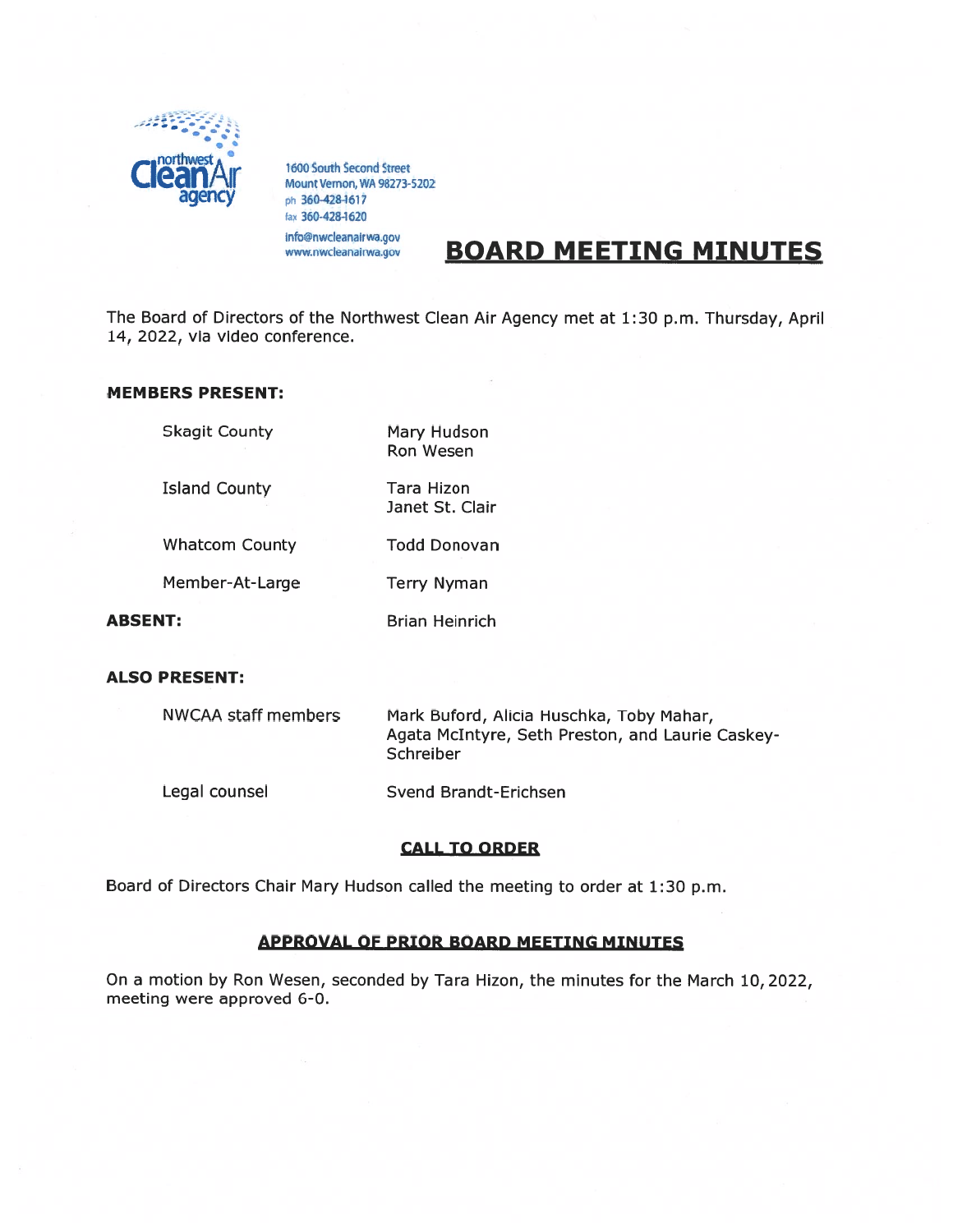#### NEW BUSINESS

## Revisions to NWCAA's Personnel Manual:

NWCAA Chief Financial Officer Alicia Huschka presented three proposed revisions to the NWCAA Personnel Manual.

1. Office Hours: The Personnel Manual states that the regular NWCAA office hours begin at 8:00 a.m. and end at 4:30 p.m. Monday through Friday. We propose changing our official office hours to begin at 8:30 a.m., ending at 4:30 p.m.

A seven-hour workday, with <sup>a</sup> one-hour lunch better aligns with <sup>a</sup> 35-hour work week and the change would result in very minimal impact to the public (if any).

- 2. Holidays: Juneteenth, June 19<sup>th</sup>, became a recognized U.S. Federal holiday for the first time in 2021. It is now known as Juneteenth National Independence Day. The federal government, State of Washington, banks, and many local governmen<sup>t</sup> agencies and companies have added Juneteenth as <sup>a</sup> recognized holiday for their agencies. NWCAA proposes to add this holiday for our agency.
- 3. Leave, Annual Leave, bonus day for minimum sick leave used: Employees who use three or fewer sick days in <sup>a</sup> calendar year receive one additional vacation day added in the next calendar year. We propose eliminating this additional leave day as it could be viewed as encouraging staff to come to work even when they are sick, and/or it could incentivize employees to not use sick leave when they otherwise may need to. This proposed change originated from and is supported by staff.

Huschka explained that no action is needed at today's meeting, but these changes will be brought forth in May via <sup>a</sup> resolution.

## ACTION ITEMS

#### Bills and claims

Board members discussed the bills and claims repor<sup>t</sup> for March 2022 (\$369,167.52). Todd Donovan made <sup>a</sup> motion to approve the March 2022 bills and claims. Janet St. Clair seconded the motion, and the Board approved the bills and claims 6-0.

#### STAFF REPORTS

## Director's report - Mark Buford

Buford reported to the Board on the following matters:

• Agency staff are back in the office, and prior to this the Agency held an all-employee workshop / retreat with facilitators who focused on three areas.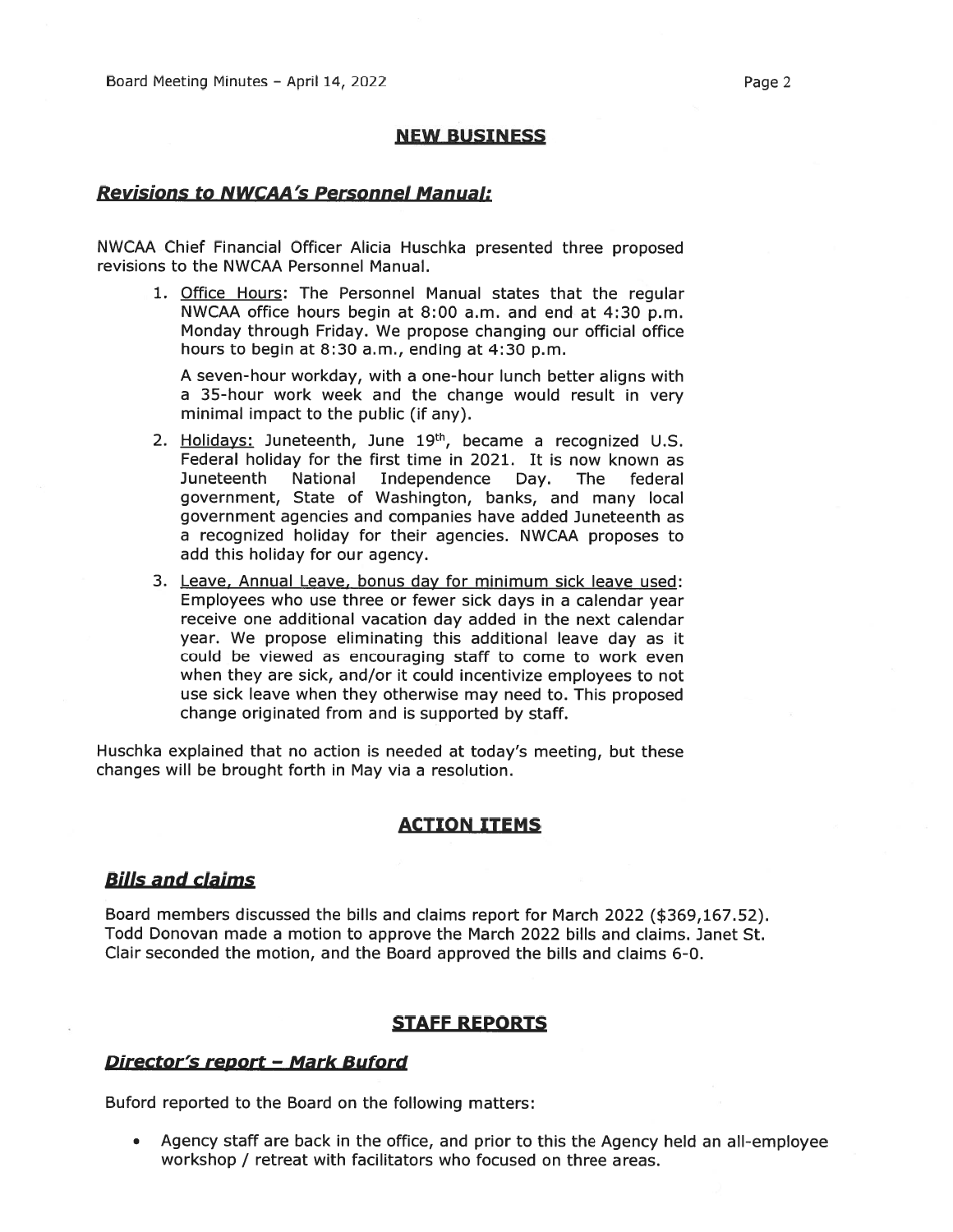- $\checkmark$  How can we best work together (physically and remotely).
- $\checkmark$  Improving our communication, collaboration, and well-being.

Buford felt that the retreat was <sup>a</sup> very worthwhile experience for the Agency. Taking this time to come together really helped employees transition back to directly working with coworkers.

- • At the Federal level, the Environmental Protection Agency (EPA) is revisiting its 2020 decision to not change the 2050 standard for ozone. Buford reported that ozone is not <sup>a</sup> problem in NWCAA's three-county jurisdiction. Typically, areas downwind of large metropolitan areas such as Seattle can be impacted by ozone. We do not have that large source of concentrated emissions from the transportation sector.
- • The EPA is also proposing <sup>a</sup> Ban on Ongoing Uses of Asbestos. The proposed rule would prohibit the manufacture (including import), processing, distributing in commerce, and commercial use of chrysotile asbestos for all ongoing uses (e.g., brake blocks, gaskets, automotive brakes and linings, etc.).

## New source review and air onerating permit update — Agata McIntyre

NWCAA Engineering Manager Agata McIntyre reported on the March 2022 construction permit (new source review) activity.

During March, the Agency received eight applications for construction permits and issued seven construction permits.

Among the applications received was one for West Coast Reduction USA. This company will be located in Skagit County, and they will be storing tanks of animal tallow. They are adding three gas-fired boilers to heat the tallow so that it can be transferred by trucks to the BP refinery for use in making biodiesel.

## Enforcement update — Toby Mahar

NWCAA Compliance Manager Toby Mahar reported on 4 violations alleged during the March 2022 reporting period.

One entity appears in 3 of the 4 actions: Two odor-based Notice of Violations were issued to Hannegan Properties LLC. The company has been cited previously along with Fat-Cat Fish, who appealed the prior violation to the Pollution Control Hearings Board (PCHB). Agency staff will meet with this company to try to negotiate <sup>a</sup> settlement before the actual hearing. While at their facility, Agency staff found evidence of illegal outdoor burning, so they are listed on the NOV with American-Canadian Fisheries.

The remaining NOV cites an agricultural business for burning prohibited materials discovered by an agency inspector investigating <sup>a</sup> smoke plume.

Bornstein Seafood has continued to generate several odor complaints after they installed an industrial fryer in February 2021. Based on current information they were required to obtain <sup>a</sup> NWCAA permit that requires best available control technology. Agency staff are working with them to ge<sup>t</sup> <sup>a</sup> resolution to this situation.